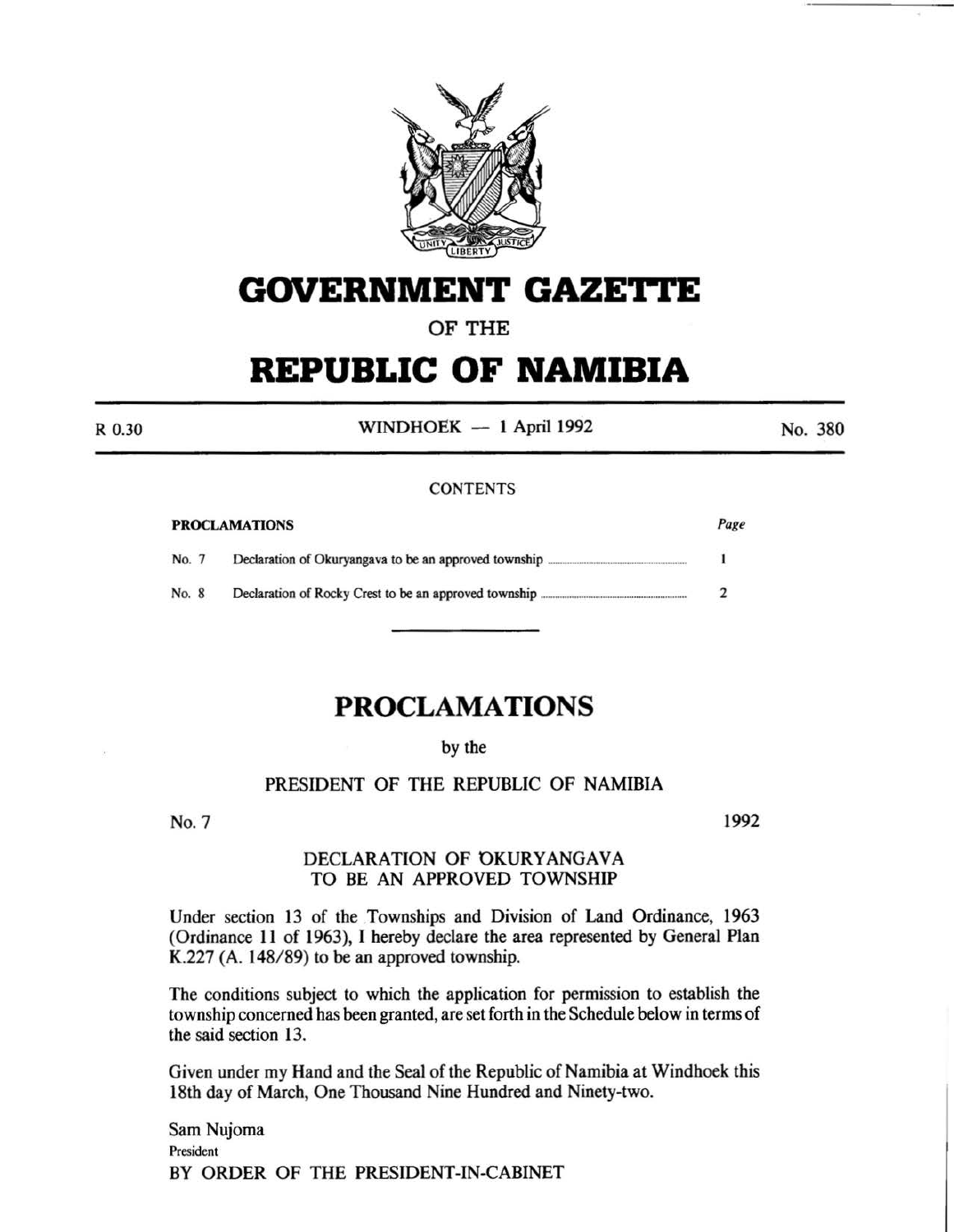#### **SCHEDULE**

#### 1. NAME OF TOWNSHIP

The township shall be called Okuryangava.

### 2. COMPOSITION OF TOWNSHIP

The township comprises 353 erven numbered 19 to 326 and 331 to 375, 3 open spaces numbered 376 to 378 and streets as indicated on General Plan K.227 (A. 148/89).

### 3. CONDITIONS OF TITLE

The following conditions shall be registered in favour of the local authority against the title deeds of erven 19 to 230, 232 to 264, 266 to 326 and 331 to 375:

- "( 1) The erf shall be used or occupied only for purposes which are in accordance with, and the use or occupation of the erf shall at all times be subject to, the provisions of the Windhoek Town Planning Scheme prepared and approved in terms of the Town Planning Ordinance, 1954 (Ordinance 18 of 1954).
- (2) No tree known as Prosopis SSP shall be planted or permitted to grow on the erf."

No. 8

1992

#### DECLARATION OF ROCKY CREST TO BE AN APPROVED TOWNSHIP

Under section 13 of the Townships and Division of Land Ordinance, 1963 (Ordinance 11 of 1963), I hereby declare the area represented by General Plan K.246 (A.  $161/91$ ) to be an approved township.

The conditions subject to which the application for permission to establish the township concerned has been granted, are set forth in the Schedule below in terms of the said section 13.

Given under my Hand and the Seal of the Republic of Namibia at Windhoek this 18th day of March, One Thousand Nine Hundred and Ninety-two.

Sam Nujoma President BY ORDER OF THE PRESIDENT-IN-CABINET